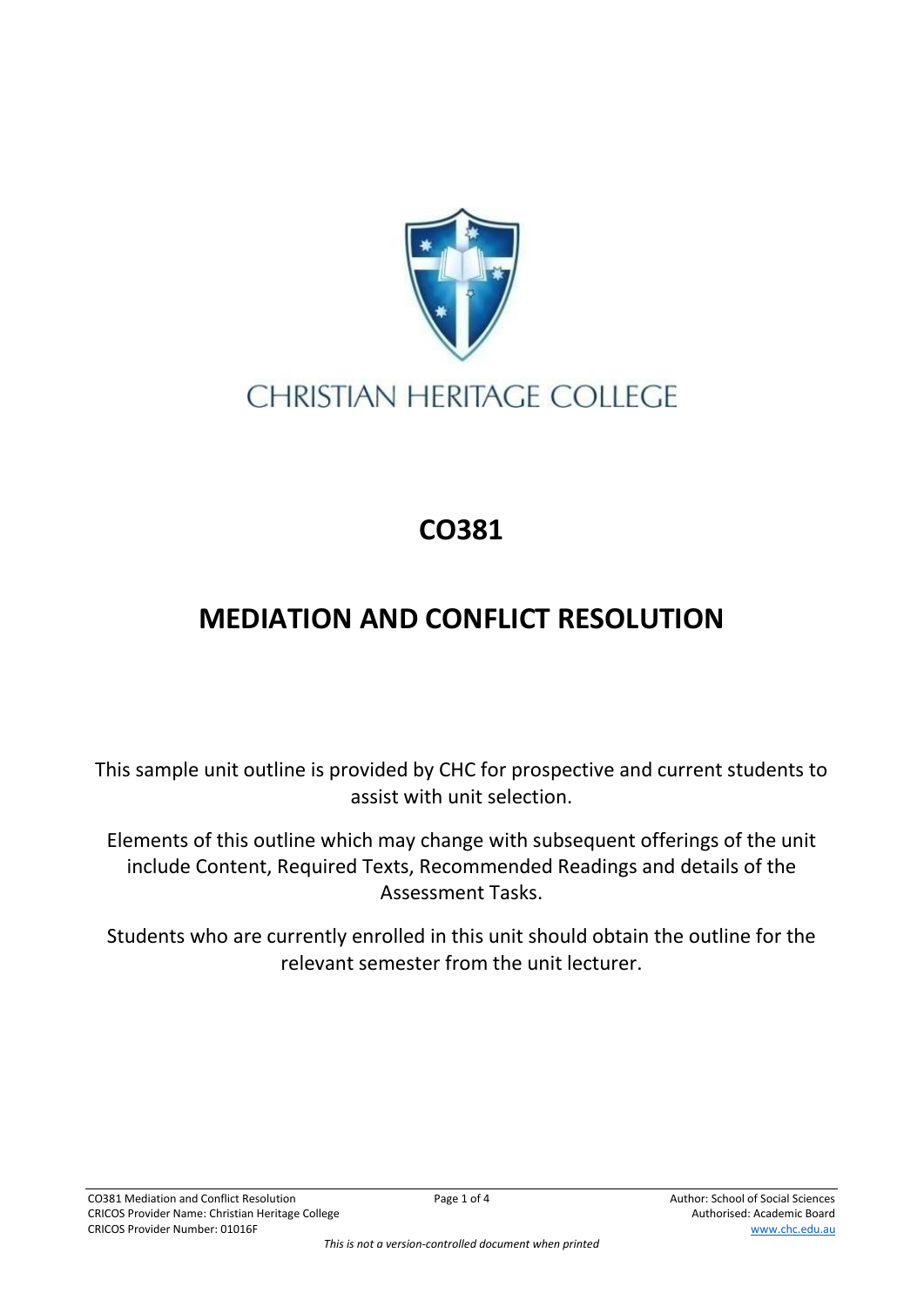| Unit code                                        | CO381                                                                                                                                                                                                                                                                                                                                                                                                                                                                                                                                                                                                                                                                                                                                                                                                                                 |  |  |
|--------------------------------------------------|---------------------------------------------------------------------------------------------------------------------------------------------------------------------------------------------------------------------------------------------------------------------------------------------------------------------------------------------------------------------------------------------------------------------------------------------------------------------------------------------------------------------------------------------------------------------------------------------------------------------------------------------------------------------------------------------------------------------------------------------------------------------------------------------------------------------------------------|--|--|
| Unit name                                        | <b>Mediation and Conflict Resolution</b>                                                                                                                                                                                                                                                                                                                                                                                                                                                                                                                                                                                                                                                                                                                                                                                              |  |  |
| <b>Associated higher</b><br>education awards     | <b>Bachelor of Counselling</b>                                                                                                                                                                                                                                                                                                                                                                                                                                                                                                                                                                                                                                                                                                                                                                                                        |  |  |
| <b>Duration</b>                                  | One semester                                                                                                                                                                                                                                                                                                                                                                                                                                                                                                                                                                                                                                                                                                                                                                                                                          |  |  |
| Level                                            | Advanced                                                                                                                                                                                                                                                                                                                                                                                                                                                                                                                                                                                                                                                                                                                                                                                                                              |  |  |
| Core/elective                                    | Elective                                                                                                                                                                                                                                                                                                                                                                                                                                                                                                                                                                                                                                                                                                                                                                                                                              |  |  |
| Weighting                                        | 10<br>Unit credit points:<br>Course credit points:<br>240                                                                                                                                                                                                                                                                                                                                                                                                                                                                                                                                                                                                                                                                                                                                                                             |  |  |
| Delivery mode                                    | Face-to-face on site                                                                                                                                                                                                                                                                                                                                                                                                                                                                                                                                                                                                                                                                                                                                                                                                                  |  |  |
| <b>Student workload</b>                          | Face-to-face on site<br>35 hours<br>Contact hours<br>55 hours<br>Reading, study, and preparation<br>60 hours<br>Assignment preparation<br>150 hours<br><b>TOTAL</b>                                                                                                                                                                                                                                                                                                                                                                                                                                                                                                                                                                                                                                                                   |  |  |
|                                                  | Students requiring additional English language support are expected to undertake an<br>additional one hour per week.                                                                                                                                                                                                                                                                                                                                                                                                                                                                                                                                                                                                                                                                                                                  |  |  |
| Prerequisites/<br>co-requisites/<br>restrictions | Prerequisites<br>60 credit points of Introductory Social Sciences units including<br>SO110 The Person of the Practitioner<br>SO112 Introduction to Human Behaviour<br>SO114 Foundational Interpersonal Skills)                                                                                                                                                                                                                                                                                                                                                                                                                                                                                                                                                                                                                        |  |  |
| <b>Rationale</b>                                 | Counsellers today are required to work in a broad range of contexts and situations, with<br>diverse groups of people representing different interests and priorities. As a result,<br>practitioners often confront situations that involve mediating or resolving conflict between<br>individuals or groups with different perspectives or objectives. Such situations require<br>considerable theoretical understanding and practical skills on the part of the practitioner.<br>This unit is designed to introduce students to the theory and practice of mediation and conflict<br>resolution, including thorough personal experience in these activities. In addition, students will<br>reflect on the strengths and weaknesses of different approaches and form a framework in<br>which to undertake these tasks for themselves. |  |  |
| Prescribed text(s)                               | Boulle, L., & Alexander, N. (2012). Mediation Skills and Techniques (2nd ed.). Chatswood, NSW,<br>Australia: LexisNexis Butterworths.                                                                                                                                                                                                                                                                                                                                                                                                                                                                                                                                                                                                                                                                                                 |  |  |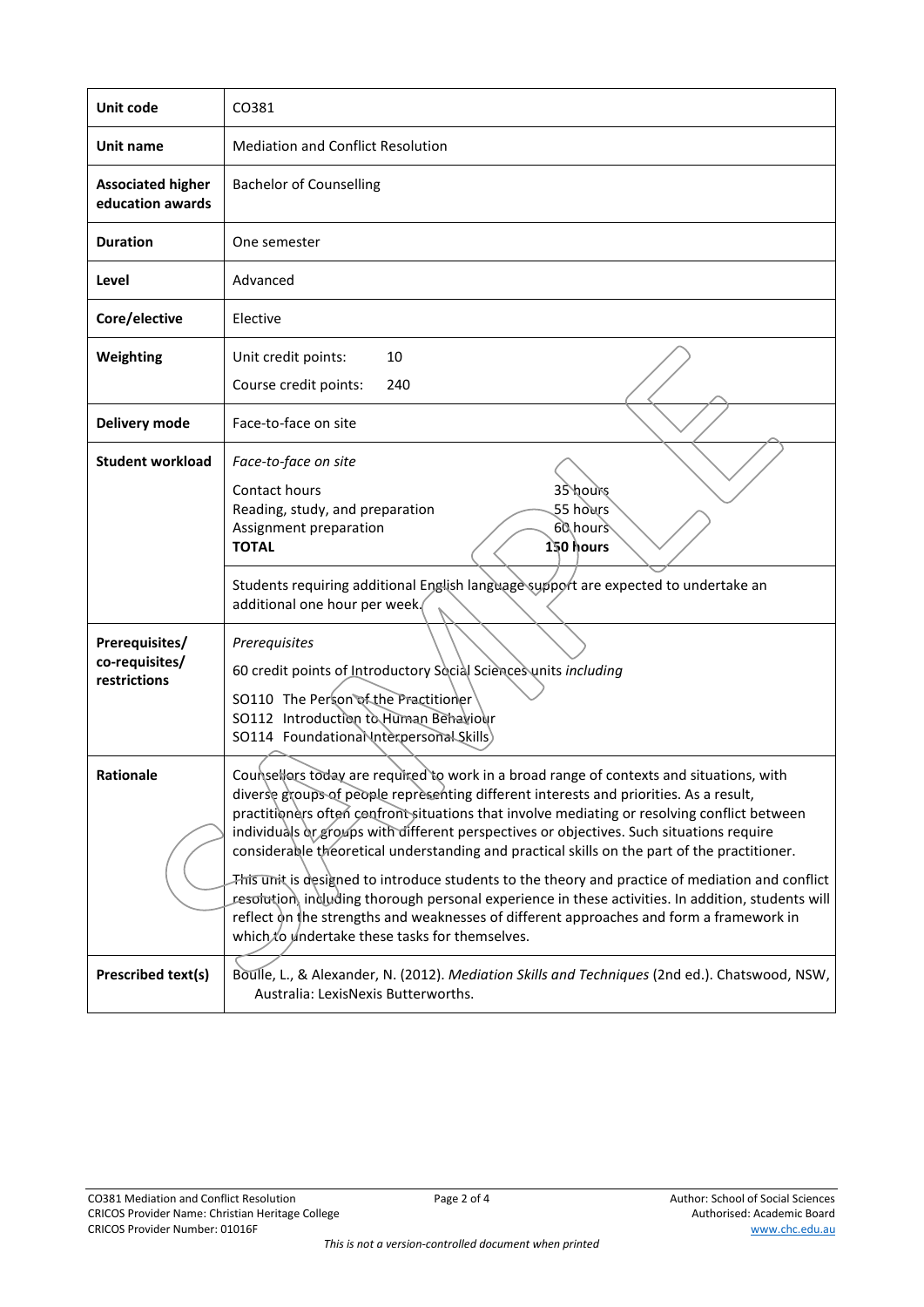| Recommended                                | <b>Books</b>                                                                                                                                                                                                                                                                                                                                                                                                                                                                                                                                                                                                                                                                                                                                                                                |  |  |
|--------------------------------------------|---------------------------------------------------------------------------------------------------------------------------------------------------------------------------------------------------------------------------------------------------------------------------------------------------------------------------------------------------------------------------------------------------------------------------------------------------------------------------------------------------------------------------------------------------------------------------------------------------------------------------------------------------------------------------------------------------------------------------------------------------------------------------------------------|--|--|
| readings                                   | Barsky, A. E. (2014). Conflict resolution for helping professions (2nd ed.). Belmont, CA:<br>Wadsworth.                                                                                                                                                                                                                                                                                                                                                                                                                                                                                                                                                                                                                                                                                     |  |  |
|                                            | Beer, J. & Packard, C. (2012). The mediator's handbook (Rev. 4th ed.). Gabriola Island, Canada:<br>New Society.                                                                                                                                                                                                                                                                                                                                                                                                                                                                                                                                                                                                                                                                             |  |  |
|                                            | Moore, C. (2014). The mediation process: Practical strategies for resolving conflict (4th ed.).<br>San Francisco, CA: Wiley.<br>Schneider, A. & Moffit, M. (2014). Examples and explanations: Dispute resolution (3rd ed.).<br>New York, NY: Wolters Kluwer Law & Business.                                                                                                                                                                                                                                                                                                                                                                                                                                                                                                                 |  |  |
|                                            |                                                                                                                                                                                                                                                                                                                                                                                                                                                                                                                                                                                                                                                                                                                                                                                             |  |  |
|                                            | <b>Journals</b>                                                                                                                                                                                                                                                                                                                                                                                                                                                                                                                                                                                                                                                                                                                                                                             |  |  |
|                                            | <b>Conflict Resolution Quarterly</b>                                                                                                                                                                                                                                                                                                                                                                                                                                                                                                                                                                                                                                                                                                                                                        |  |  |
|                                            | American Journal of Mediation                                                                                                                                                                                                                                                                                                                                                                                                                                                                                                                                                                                                                                                                                                                                                               |  |  |
|                                            | Journal of Conflict Resolution                                                                                                                                                                                                                                                                                                                                                                                                                                                                                                                                                                                                                                                                                                                                                              |  |  |
|                                            | In addition to the resources above, students should have access to a Bible, preferably a<br>modern translation such as The Holy Bible: The New International Version 2011 (N/V 2011) or<br>The Holy Bible: New King James Version (NKJV).<br>These and other translations may be accessed free on-line at http://www.biblegateway.com.<br>The Bible app from LifeChurch.tv is also available free for smart phones and tablet devices.                                                                                                                                                                                                                                                                                                                                                      |  |  |
|                                            |                                                                                                                                                                                                                                                                                                                                                                                                                                                                                                                                                                                                                                                                                                                                                                                             |  |  |
| <b>Specialist resource</b><br>requirements | Nil                                                                                                                                                                                                                                                                                                                                                                                                                                                                                                                                                                                                                                                                                                                                                                                         |  |  |
| Content                                    | 1. Theoretical bases of and approaches to dispute resolution<br>2. Skills and strategies involved in dispute resolution<br>3. Evaluating approaches to dispute resolution<br>4. Theoretical basis of and approaches to mediation<br>5. Skills and strategies involved in mediation<br>6. Evaluating approaches to mediation<br>7. Simulated dispute resolution and mediation experience<br>8. Christian worldview perspectives<br>9. Ethical dimensions                                                                                                                                                                                                                                                                                                                                     |  |  |
| <b>Learning outcomes</b>                   | On completion of this unit, students will have provided evidence that they have:                                                                                                                                                                                                                                                                                                                                                                                                                                                                                                                                                                                                                                                                                                            |  |  |
|                                            | 1. understood major theoretical perspectives related to mediation and conflict resolution;<br>2. effectively demonstrated skills involved in mediation and conflict resolution;<br>3 exitiqued the various approaches to mediation and conflict resolution;<br>4. integrated theoretical and practical learning gained in this unit into their own practice<br>frameworks and perspectives as counselling practitioners;<br>5. evaluated the theory and practice of mediation and conflict resolution from the<br>perspective of a Christian worldview; and<br>6. communicated at an appropriate tertiary standard with special attention to correct<br>grammars, punctuation, spelling, vocabulary, usage, sentence structure, logical relations,<br>style, referencing, and presentation. |  |  |